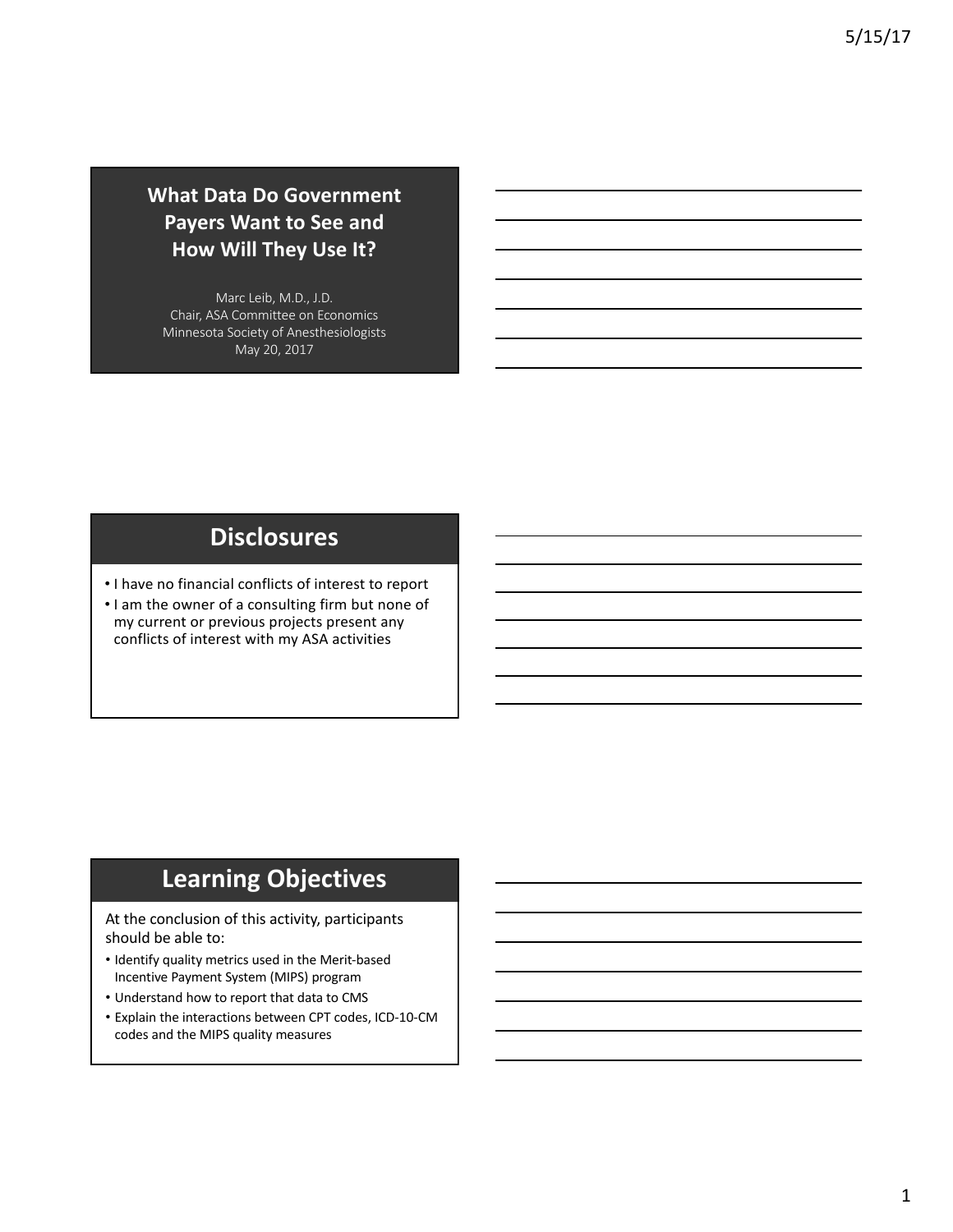### **The Medicare Access and CHIP Reauthorization Act (MACRA)**

- MACRA repealed the Medicare Sustainable Growth Rate (SGR) formula used since 1997 to set physician fees based on changes in overall costs of services compared compared to changes in GDP
- Under MACRA, physician fees are determined, in part, by performance scores under the Merit-based Incentive Payment System (MIPS) program
- Some physicians will be excused from evaluation under MIPS if they participate to a sufficient degree in Alternative Payment Models
- Most anesthesiologists will likely be evaluated under MIPS

### **MIPS Scoring and Fee Adjustments**

- Under MIPS, physicians can have their fees increased or reduced by amounts that can be up to  $+4%$  in the first year of payment adjustments increasing to up to  $+9%$  in subsequent years
- The extent of the increase or decrease is determined by the physician's composite score compared to a threshold score determined by the Secretary of Health and Human Services

### **Quality Measure Will Be Overrated in Determining Anesthesiologists' MIPS Scores**

- Many, if not most, anesthesiologists will be scored heavily on the basis of quality measures submitted to CMS on their behalf
- There are a number of quality measures from which physicians can choose to report
- There are a number or methods that can be used to report these quality measures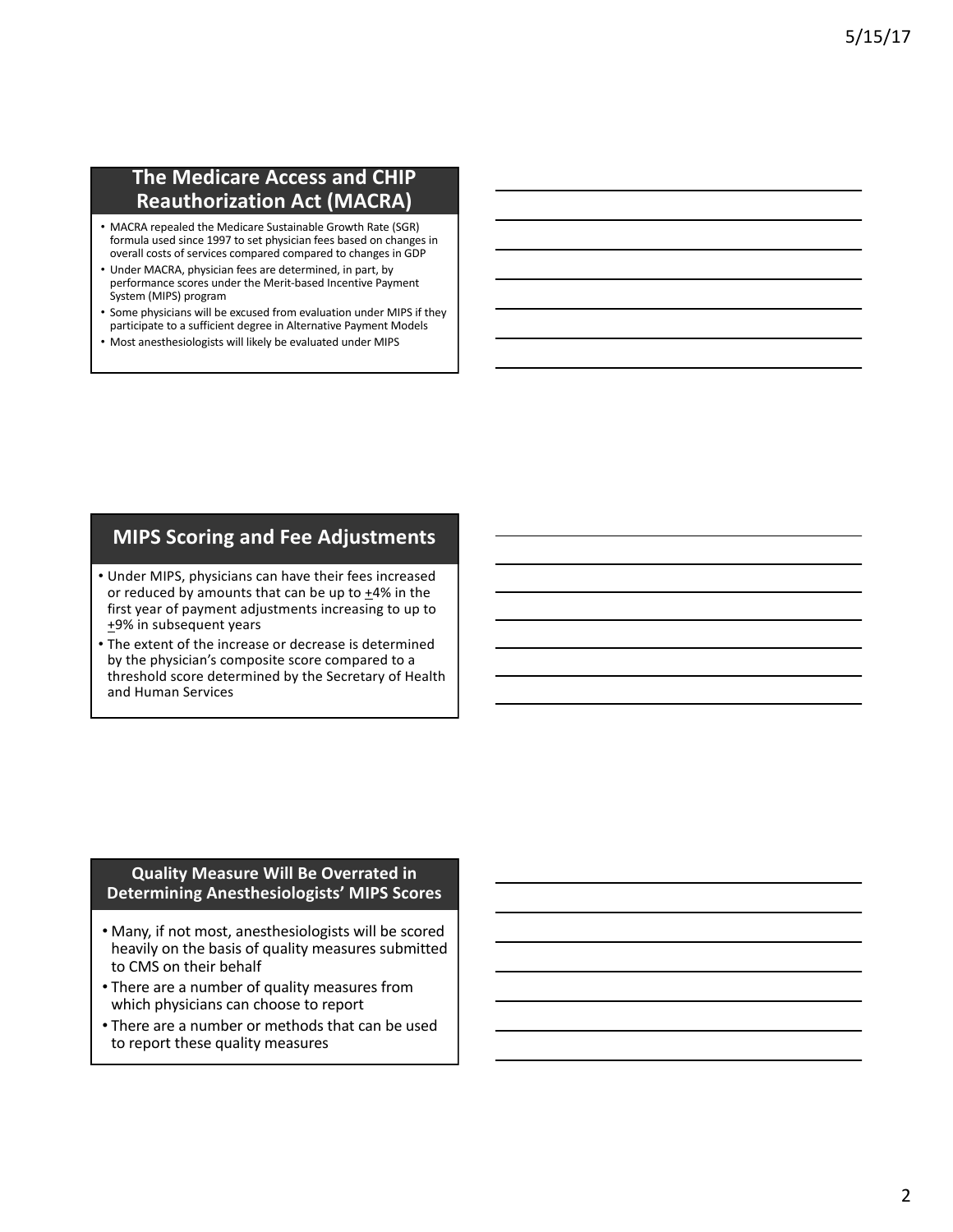### **Anesthesia Quality Institute (AQI) Quality Clinical Data Registry (QCDR)**

- One way to report quality data to CMS is through a QCDR
- There are a number of QCDRs that can report anesthesia data
- The Anesthesia Quality Institute is one such QCDR
- Following is a list of Quality Measures that AQI can accept and report on behalf of anesthesiologists

## **Two Quality Measure Groups**

There are two major groups of quality measures that can be submitted as part of the MIPS program:

- MIPS measures adopted by CMS
- Non-MIPS measures that can be reported through a QCDR even though not formally adopted by CMS

# **CMS-Adopted MIPS Measures**

Anesthesia MIPS measures adopted by CMS include:

- Anesthesiology smoking abstinence
- Preoperative beta-blocker for isolated CABG
- Documentation of current medications
- Perioperative temperature management
- Prevention of central venous catheter related blood stream infections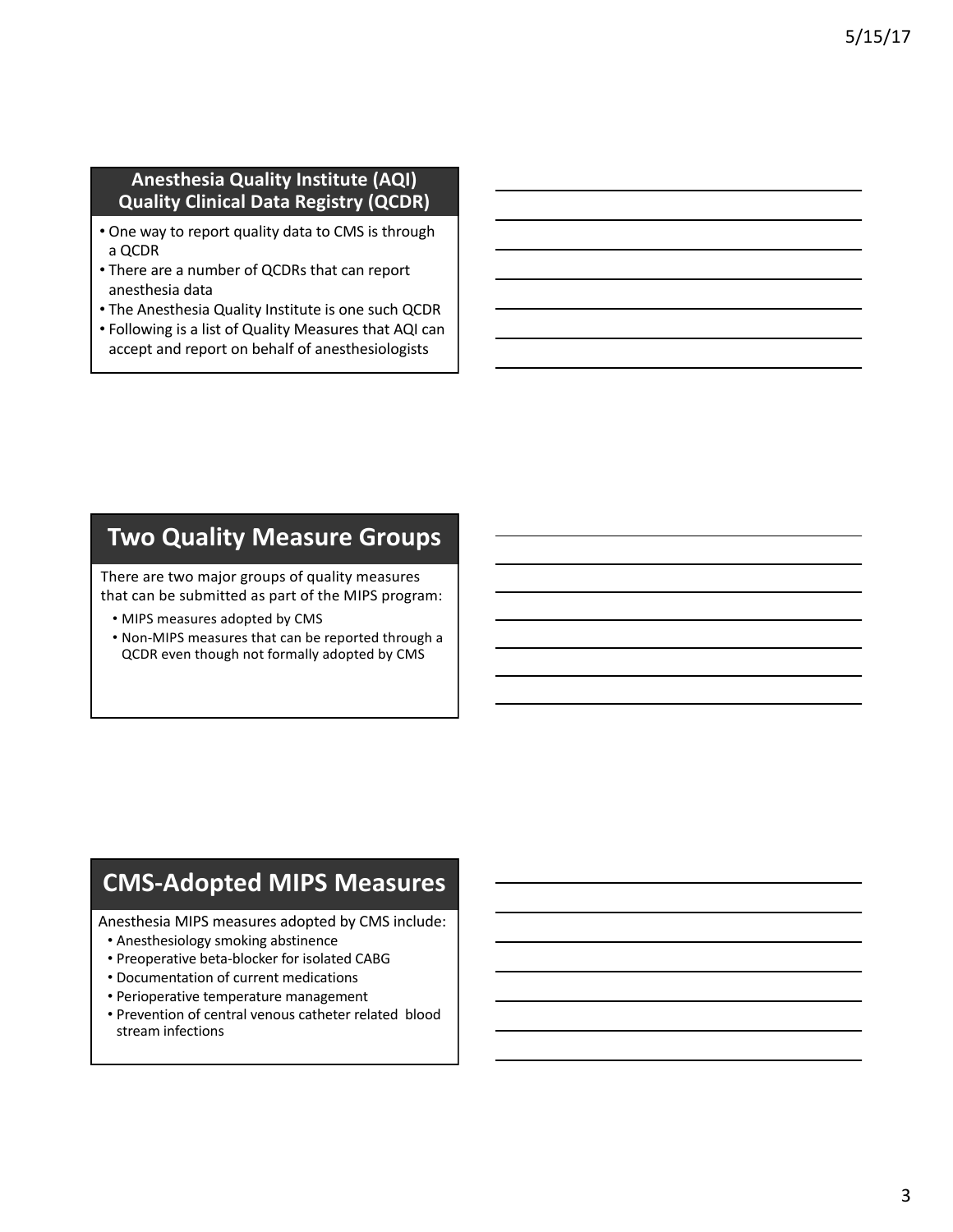# **CMS-Adopted MIPS Measures**

- Post-anesthetic transfer of care: use of checklist or protocol when transferring from procedure room to PACU
- Post-anesthesia transfer of care: use of checklist when transferring directly from procedure room to ICU
- Prevention of PONV in adults with the use of 2 classes of drugs in patients with 3 or more risk factors
- Preventive care: Screening for high blood pressure and documented follow-up

# **CMS-Adopted MIPS Measures**

- For CMS-adopted MIP measures, CMS defines the measures, numerators and denominators
- CMS-adopted MIPS measures can be found on the CMS website on several locations, such as: https://qpp.cms.gov/measures/quality

# **Non-MIPS Quality Measures**

- QCDRs are permitted to define quality measures, including the numerators and denominators used to calculate those measures
- QCDRs collect data from eligible clinicians, calculate the measures and submit them to CMS
- Clinicians may use AQI to submit data
- The following slides are AQI-defined quality measures for anesthesiologists to submit for MIPS purposes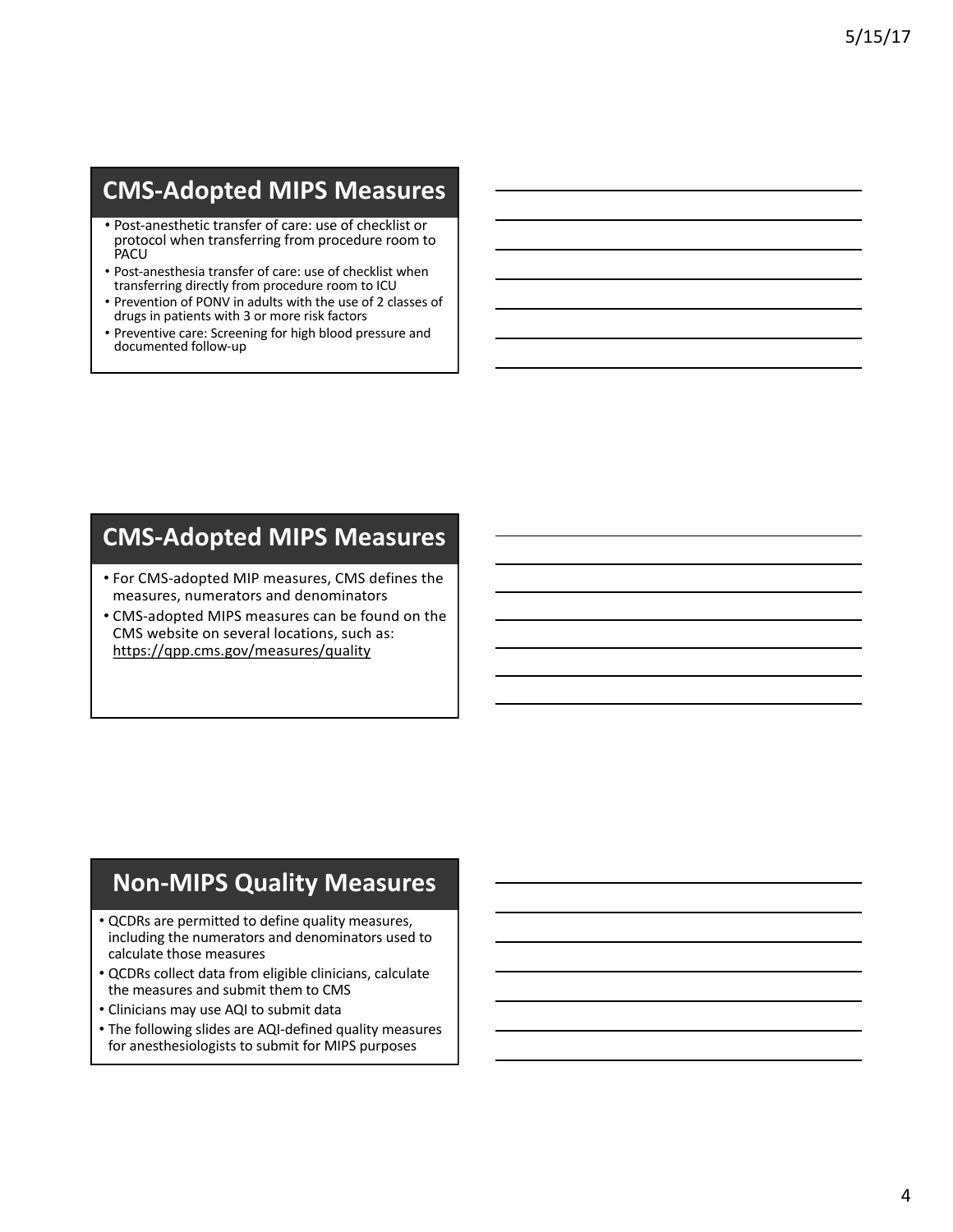#### **Adherence to Blood Conservation Guidelines for Cardiac Operations Using Cardiopulmonary Bypass**

- Percentage of patients, aged 18 years and older, who undergo a cardiac operation using CPB for whom selected blood conservation strategies were used:
- Use of lysine analogues
- Use of mini-circuits or Retrograde Autologous Priming or Ultrafiltration
- Use of red cell salvage using centrifugation
- Use of transfusion algorithm supplemented with POC testing

#### **Adherence to Blood Conservation Guidelines for Cardiac Operations Using Cardiopulmonary Bypass**

- Denominator: all adult patients with encounter for CPT codes 00562, 00563, 00567, 00580, not counting emergency cases
- To meet the performance measure, the clinician must utilize all 4 blood conservation strategies in each patient or it is not met

## **Anesthesia Patient Experience Survey**

- Percentage of adult patients who were surveyed on their experience and satisfaction with anesthesia care
- Denominator: all patients who undergo a procedure under anesthesia
- Numerator: patients who receive a survey within 30 days to assess their satisfaction with anesthesia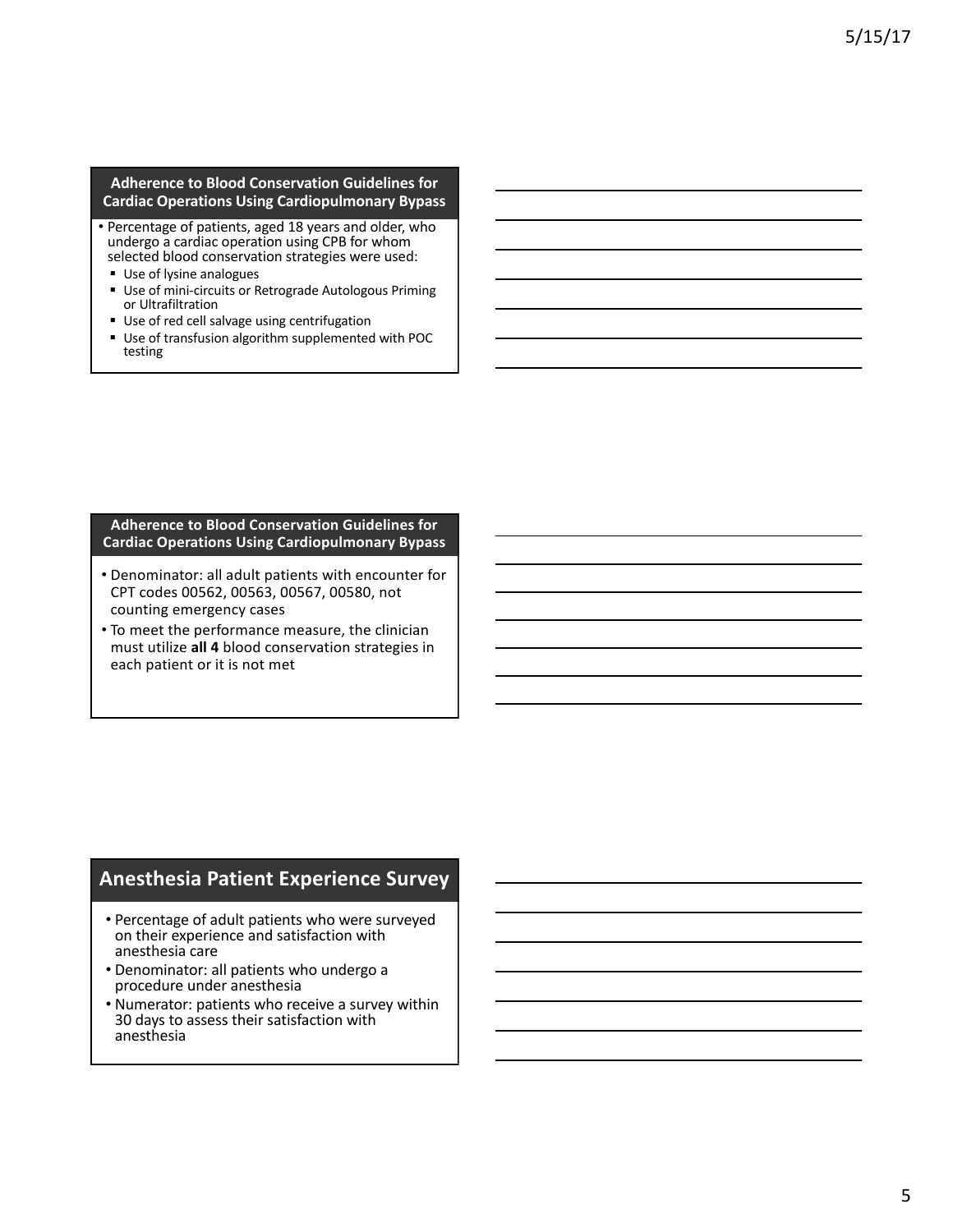## **Anesthesia Patient Experience Survey**

- Must include a question rating the anesthesia experience from 1 to 5
- If practice contracts with CAHPS Survey entity, they should report this as Performance Metric

## **Application of Protective Ventilation**

- Percentage of adult patients who undergo general anesthesia with an ETT who had a median exhaled volume of  $\leq$ 10 cc/kg predicted body weight
- Denominator: Number of adult patients with general anesthesia using an ETT
- Numerator: Number of patients with median exhaled volume of <10 cc/kg predicted body weight

### **Assessment of Patients for Obstructive Sleep Apnea**

- Percentage of adult patients who undergo anesthesia who are screened for OSA
- Denominator: number of adult patients who undergo a procedure under anesthesia
- Numerator: number of patients who are screened preoperatively for OSA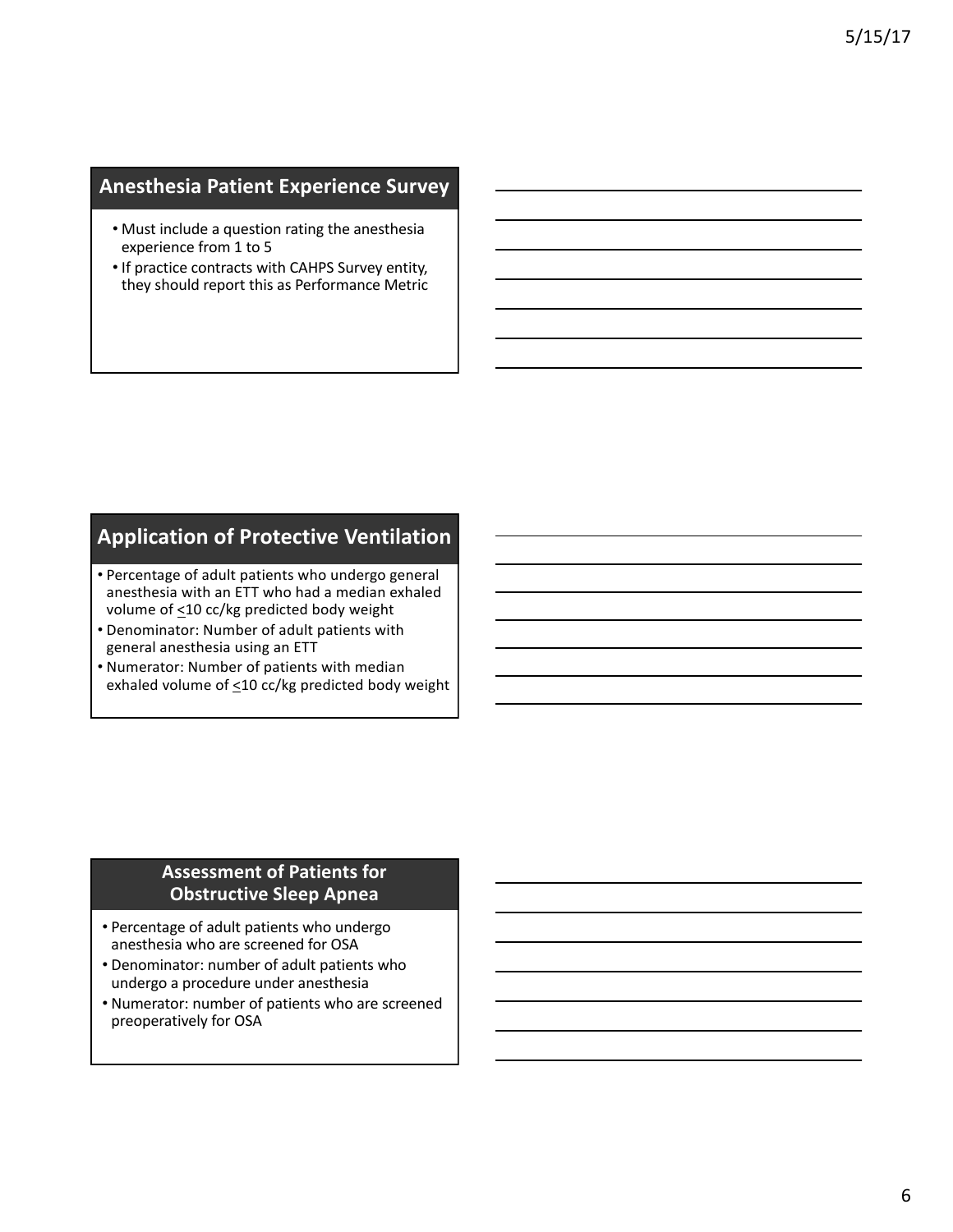#### **Avoidance of Baseline Labs in ASA I and II Patients Undergoing Outpatient Surgery**

- Percentage of patients designated as ASA I or II who undergo anesthesia and are discharged the same calendar day and for whom the anesthesia provider did not order routine lab studies
- Denominator: number of patients designated as ASA I or II who undergo an OP procedure and are discharged the same day
- Numerator: patients for whom the anesthesia provider did not order routine laboratory studies within 30 days of the procedure

### **CABG With Post-Operative Renal Failure**

- The percentage of adult patients undergoing isolated CABG procedure under anesthesia (00566, 00567) who develop postoperative renal failure or require dialysis
- Denominator: all adult patients undergoing isolated CABG surgery
- Numerator: number of patients who develop post-operative renal failure or require dialysis

## **CABG With Prolonged Intubation**

- Percentage of adult patients undergoing isolated CABG surgery who require post-operative intubation for longer than 24 hours
- Denominator: all patients undergoing isolated CABG surgery
- Numerator: patients undergoing isolated CABG surgery requiring intubation > 24 hours after leaving OR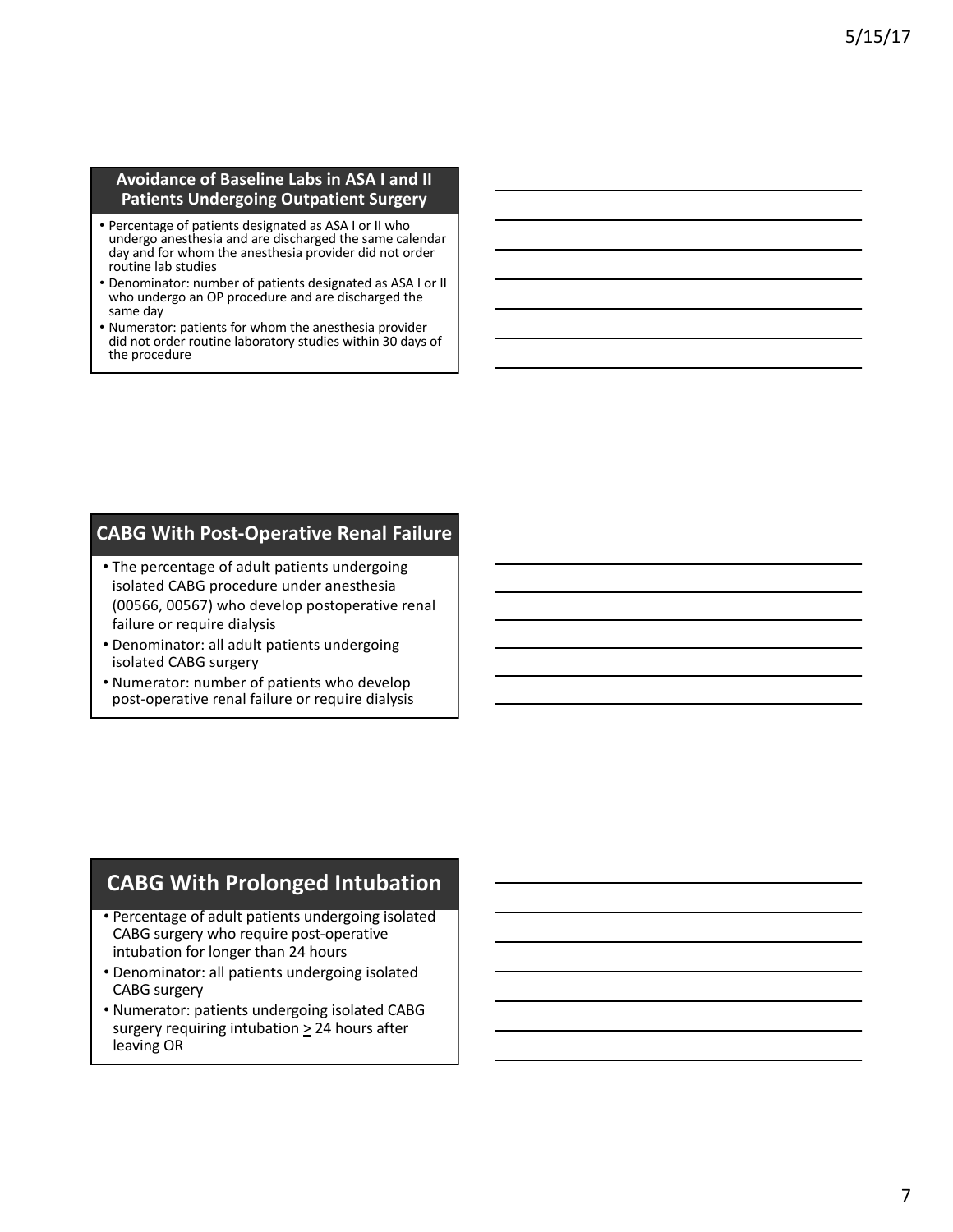# **CABG With Stroke**

- Percentage of adult patients undergoing isolated CABG procedure who have a post-operative stroke that did not resolve within 24 hours
- Denominator: all adult patients undergoing isolated CABG surgery
- Numerator: number of patients undergoing isolated CABG surgery who have a post-operative stroke that persists for more than 24 hours

### **Documentation of Current Medications in the Medical Record**

- The percentage of patients for whom the eligible professional attests to documenting a list of current medications using all available resources
- Denominator: all patients undergoing surgical anesthesia, anesthesia procedure or pain procedure
- Numerator: number of patients from the denominator for whom the eligible professional attests to documenting, updating or reviewing the patient's meds

### **New Corneal Injury Not Diagnosed in the PACU** or Recovery Area After Anesthesia

- Percentage of patients who undergo anesthesia care and did not have a new diagnosis of corneal injury prior to anesthesia end time
- Denominator: all patients who undergo a procedure with anesthesia not involving pre-existing eye trauma or having ophthalmologic surgery
- Numerator: patients who undergo anesthesia and do not have a new diagnosis of corneal injury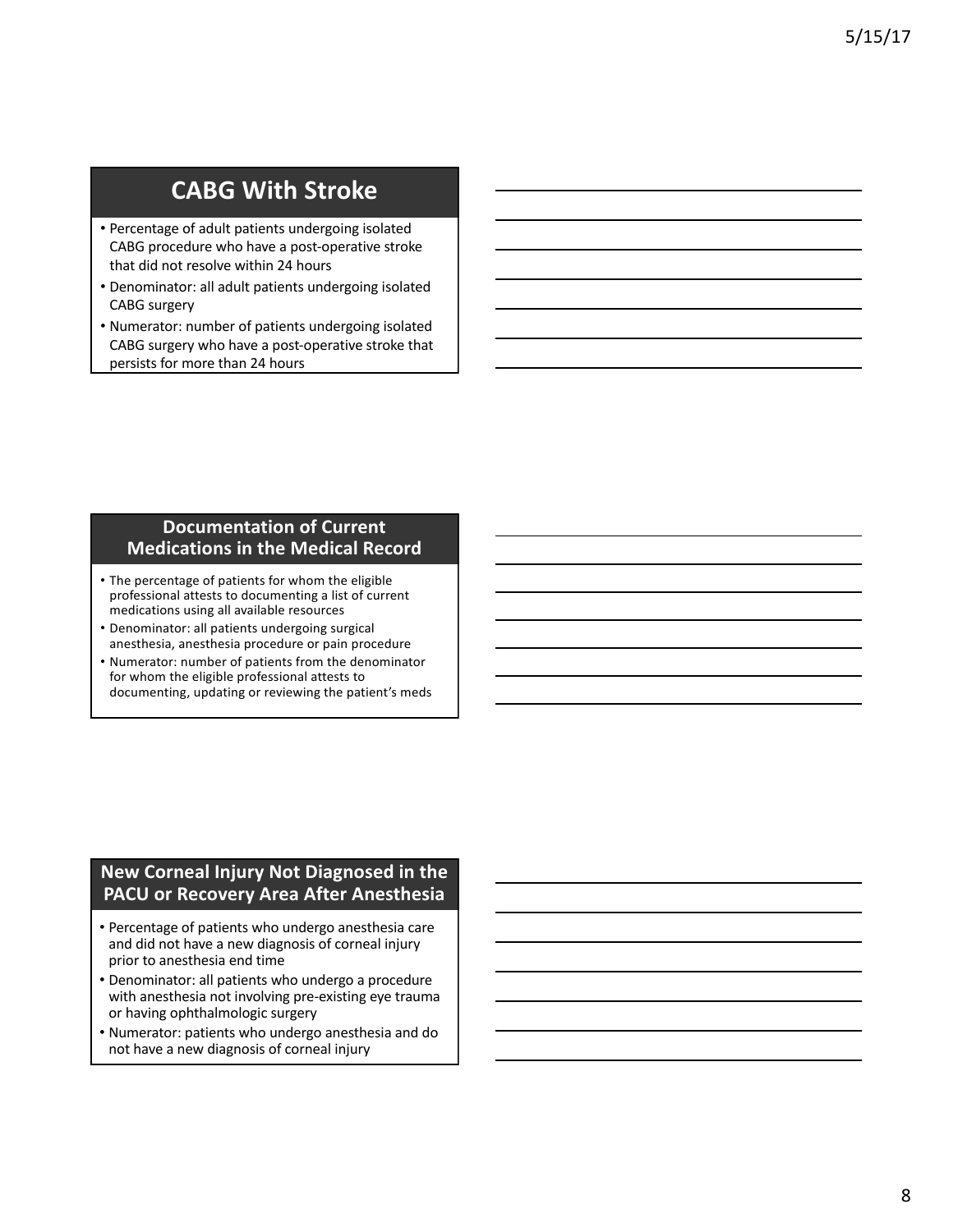# **Perioperative Cardiac Arrest**

- Percentage of all patients who undergo procedure under anesthesia and who experience a cardiac arrest while under the care of an anesthesia provider
- Denominator: all patients who undergo a procedure under anesthesia
- Numerator: number of patients who experience an unanticipated cardiac arrest while under the care of an anesthesia provider prior to the end of anesthesia time

# **Perioperative Mortality Rate**

- Percentage of patients who undergo a procedure under anesthesia and who experience mortality while under the care of an anesthesia provider
- Denominator: all patients who undergo a procedure under anesthesia
- Numerator: number of patients who experience mortality while under the care of an anesthesia provider prior to the anesthesia end time

# **PACU Reintubation Rate**

- Percentage of patients who received general anesthesia via ETT who were extubated and required reintubation prior to discharge from the PACU
- Denominator: all patients who received GA via ETT and were extubated in the OR or PACU
- Numerator: number of patients who required re-intubation in the PACU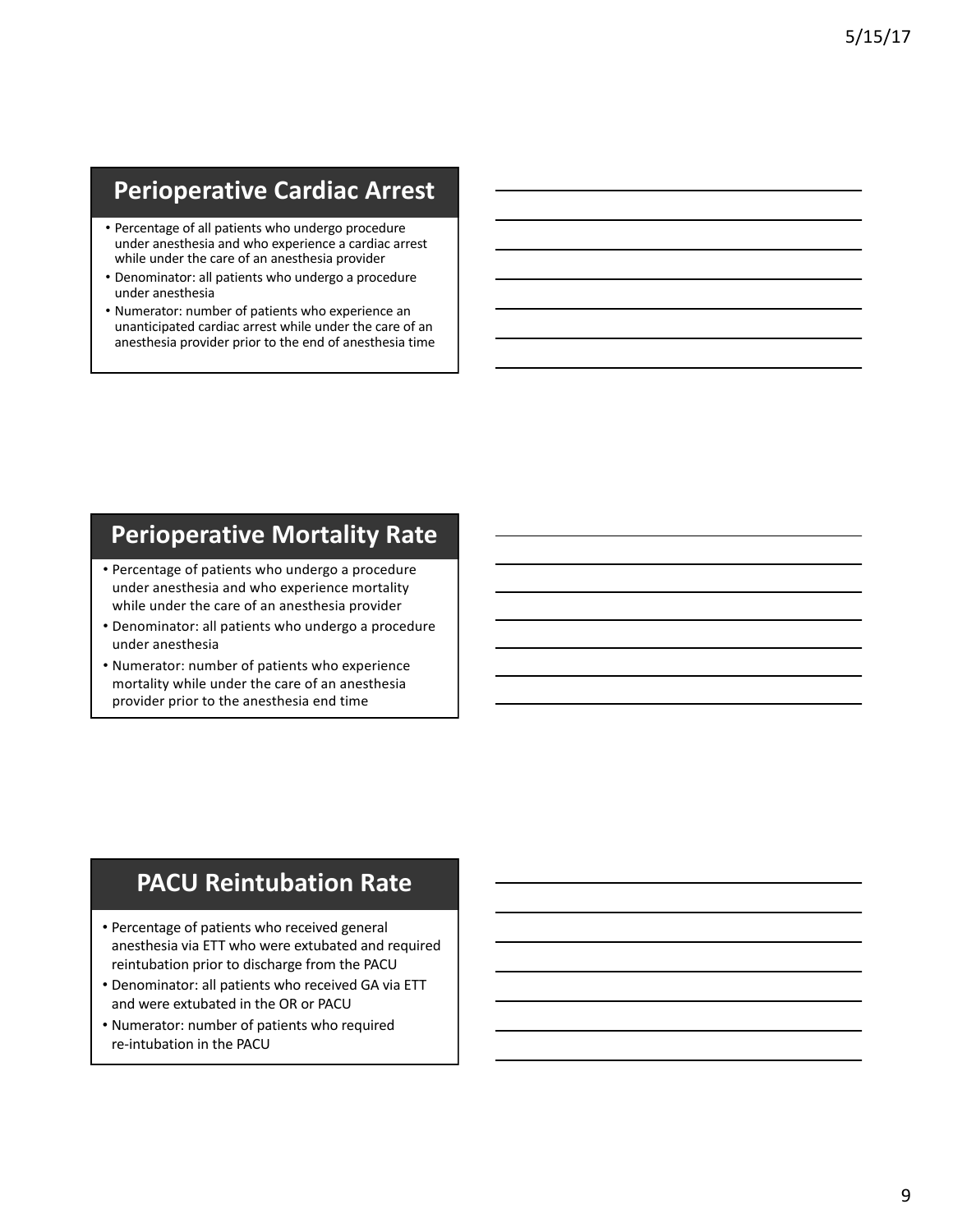#### **Prevention of Post-operative Vomiting (POV) With Combination Therapy (Pediatrics)**

Percentage of patients age 3-17 who undergo a procedure under general anesthesia with an inhalational anesthetic and who have two or more risk factors for post-operative vomiting who receive combination therapy consisting of at least two prophylactic anti-emetic agents of different classes either preoperatively or intraoperatively

#### **Prevention of Post-operative Vomiting (POV) With Combination Therapy (Pediatrics)**

- Denominator: all patients 3-17 years of age who undergo general anesthesia with inhalational agents and who have two or more risk factors for POV:
- Surgery > 30 minutes
- $\rightharpoonup$  Age > 3 years
- Strabismus surgery
- History of POV or PONV in parent or sibling

#### **Prevention of Post-operative Vomiting (POV) With Combination Therapy (Pediatrics)**

- Numerator: patients who receive combination therapy consisting of at least two prophylactic agents of different classes preoperatively or intraoperatively, such as:
- 5-hydroxytryptamine receptor agonists  $(1<sup>st</sup>$  line prophylaxis)
- § Dexamethasone
- § Antihistamines
- § Butyrophenones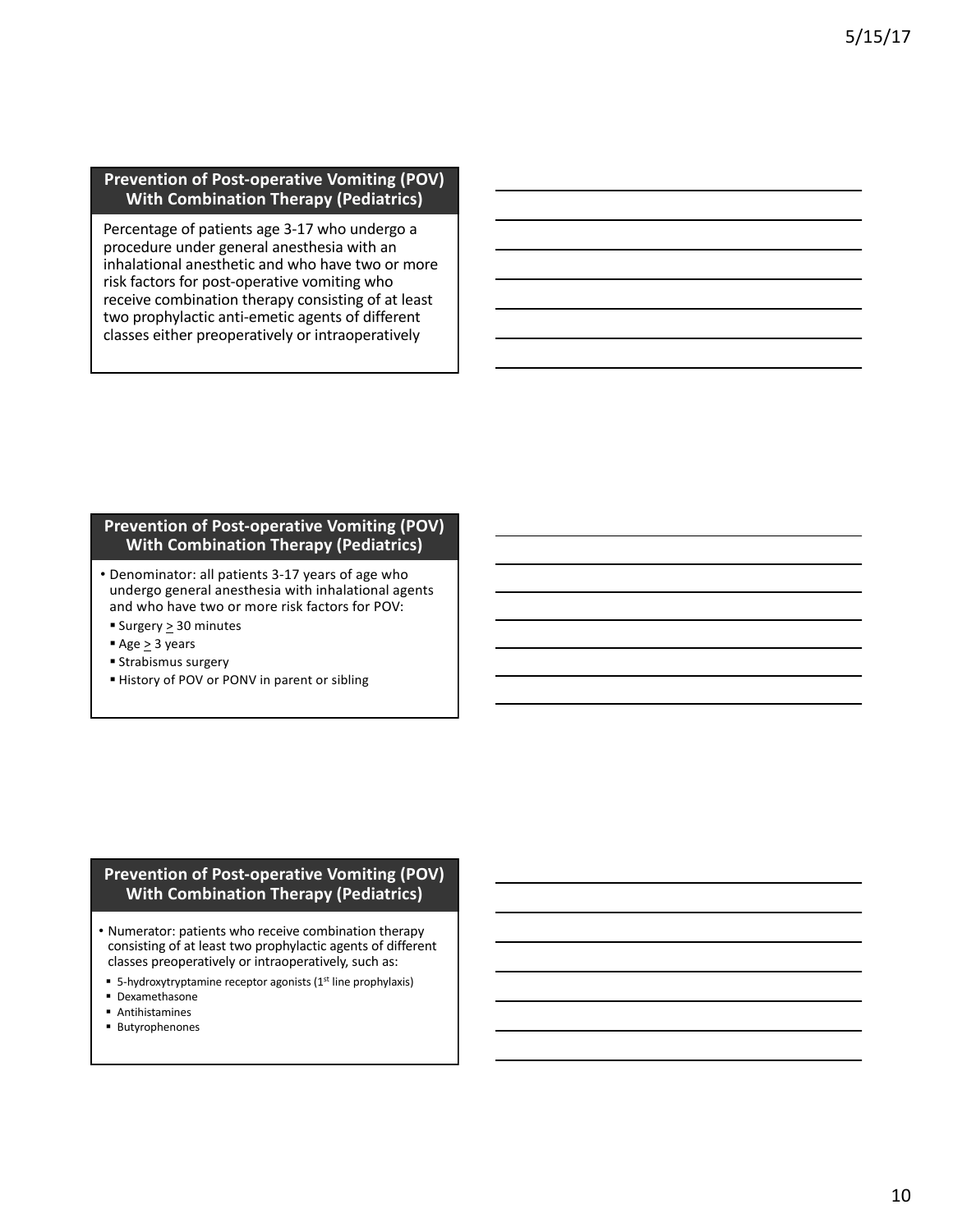## **Procedural Safety for Central Line Placement**

- Percentage of patients who underwent a CVP line placement and who did not experience an injury
- Denominator: all patients who undergo a CVP line placement procedure
- Numerator: number of patients who did not experience a central line placement injury

#### **Surgical Safety Checklist--Applicable Safety Checks Completed Before Induction of Anesthesia**

- Percentage of patients who undergo a surgical procedure under anesthesia who have documentation that safety checks were performed before induction
- Denominator: all patients who undergo a surgical procedure under anesthesia
- Numerator: patients who have documentation that all safety checks were performed before induction

### **Treatment of Hyperglycemia with Insulin**

- The percentage of adult patients who undergo elective inpatient surgery and have a blood glucose  $\geq$  200 mg/dl and who receive insulin prior to anesthesia end time
- Denominator: number of adult patients who undergo elective inpatient surgery under anesthesia and have a glucose level  $\geq 200$  mg/dl
- Numerator: patients who are administered insulin during anesthesia or in PACU after having a glucose level  $> 200$  mg/dl